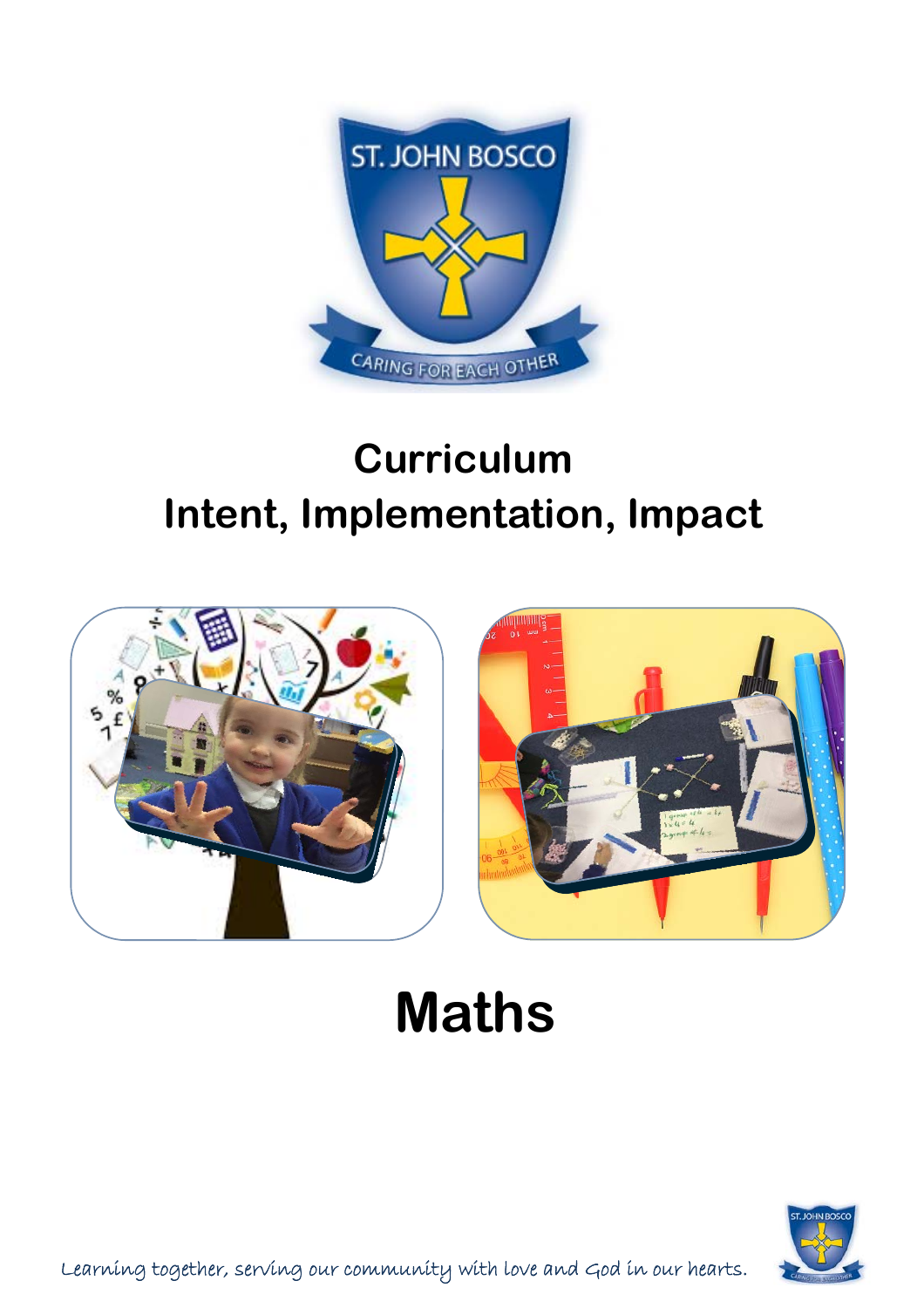

**'I like maths and I've been learning my tables. I am good at maths even though some of it is tricky.'** 

**Y2** 

**It is the responsibility of the Subject Leader to ensure that overall standards for Mathematics are good or better. This involves:** 

**Promoting up-to-date good practice by leading or arranging INSET and/or staff meetings in conjunction with the Senior Leadership Team.** 

**Monitoring standards, which involves; lesson observations, planning & work scrutiny, pupil interviews, moderation, learning walks and team teaching. This is carried out with the support of the Headteacher and link governor.** 

**Regular management time is allocated to undertake monitoring activities. Contributing to whole school planning activities and curriculum development.** 

**Providing support, guidance, coaching and mentoring of staff with the aim of improving their skills, knowledge and understanding of the teaching of mathematics.** 

**Deploying, directing, guiding and providing feedback about performance of Teaching Assistants/HLTAs and volunteers with the aim of maximising pupil progress.** 

**Analysing data and tracking and monitoring children's progress in Mathematics.** 

**Regularly updating an action plan for subject development across school, giving the Headteacher and governors an annual summary in which strengths and development points are evaluated and areas for further improvement are indicated.** 

**Ensuring that up-to-date knowledge of changes in the curriculum are cascaded to staff.** 

**Ensuring that resources in school match the needs of the children. Writing or updating policies in Mathematics.** 

**Liaising with the named member of the school's governing body to provide briefing of the teaching of Mathematics in school.** 

**Attending Maths Subject Leader's meeting and any additional CPD that will support the children's progress in Mathematics** 

**'My teacher helps me to learn new things every day. Maths is fun!'**

**Y3** 

**'I like to see my scores up each week. I'm starting to feel more confident with maths and actually enjoy the challenge.'**

**Y6** 

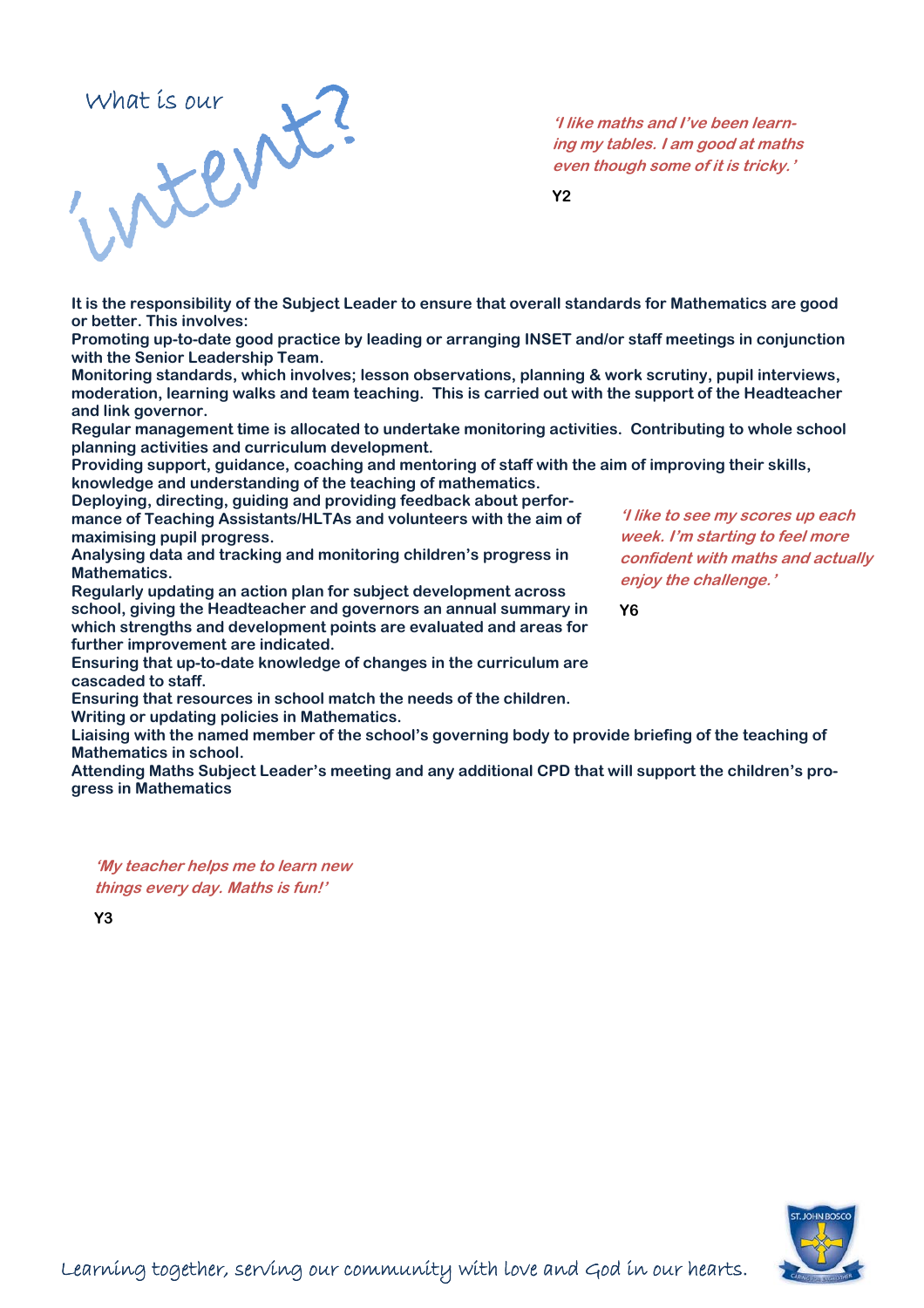

#### **Foundation Stage**

**The programme of study for the Foundation stage is set out in the EYFS Framework. Mathematics involves providing children with opportunities to develop and improve their skills in counting, understanding and using numbers, calculating simple addition and subtraction problems; and to describe Shape, Spaces and Measures.** 

### **Key Stage 1**

**The principal focus of Mathematics teaching in Key Stage 1 is to ensure that pupils develop confidence and mental fluency with whole numbers, counting and place value. This should involve working with numerals, words and the four operations, including with practical resources (e.g. concrete objects and measuring tools). At this stage, pupils should develop their ability to recognise, describe, draw, compare and sort different shapes and use the related vocabulary. Teaching should also involve using a range of measures to describe and compare different quantities such as length, mass, capacity/volume, time and money. By the end of Year 2, pupils should know the number bonds to 100 and be precise in using and understanding place value. An emphasis on practice at this early stage will aid fluency. Pupils should read and spell mathematical vocabulary, at a level consistent with their increasing word reading and spelling knowledge at Key Stage 1.** 

### **Lower Key Stage 2**

**The principal focus of mathematics teaching in lower Key Stage 2 is to ensure that pupils become increasingly fluent with whole numbers and the four operations, including number facts and the concept of place value. This should ensure that pupils develop efficient written and mental methods and perform calculations accurately with increasingly large whole numbers. At this stage, pupils should develop their ability to solve a range of problems, including with simple fractions and decimal place value. Teaching should also ensure that pupils draw with increasing accuracy and develop mathematical reasoning so they can analyse shapes and their properties, and confidently describe the relationships between them. It should ensure that they can use measuring instruments with accuracy and make connections between measure and number. By the end of Year 4, pupils** 

**should have memorised their multiplication tables up to and including the 12 multiplication table and show precision and fluency in their work. Pupils should read and spell mathematical vocabulary correctly and confidently, using their growing word reading knowledge and their knowledge of spelling.** 



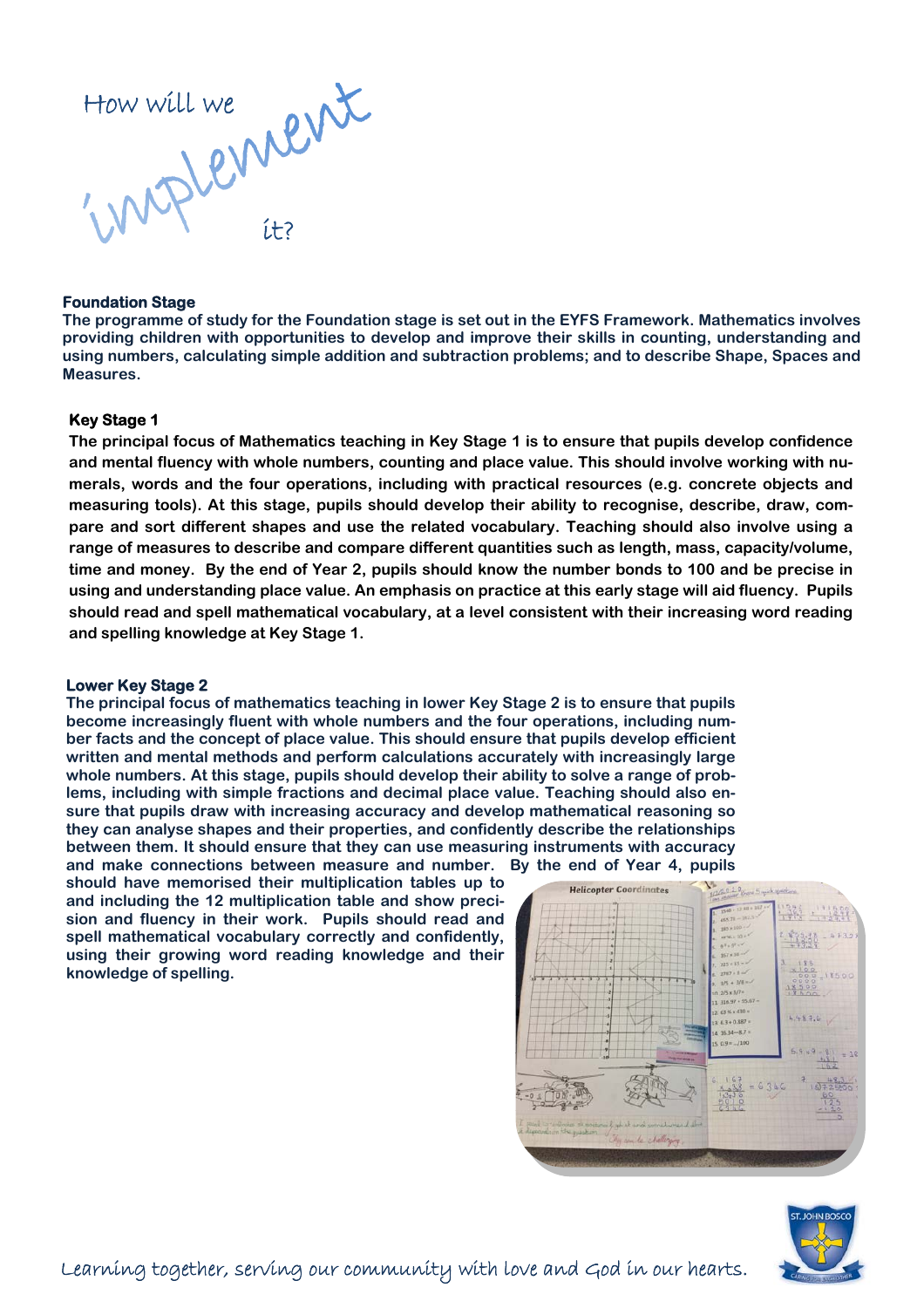## **Upper Key Stage 2**

**The principal focus of mathematics teaching in upper Key Stage 2 is to ensure that pupils extend their understanding of the number system and place value to include larger integers. This should develop the connections that pupils make between multiplication and division with fractions, decimals, percentages and ratio. At this stage, pupils should develop their ability to solve a wider range of problems, including increasingly complex properties of numbers and arithmetic, and problems demanding efficient written and mental methods of calculation. With this foundation in arithmetic, pupils are introduced to the language of algebra as a means for solving a variety of problems. Teaching in geometry and measures should consolidate and extend knowledge developed in number. Teaching should also ensure that pupils classify shapes with increasingly complex geometric properties and that they learn the vocabulary they need to describe them. By the end of Year 6, pupils should be fluent in written methods for all four operations, including long multiplication and division, and in working with fractions, decimals and percentages. Pupils should read, spell and pronounce mathematical vocabulary correctly.**